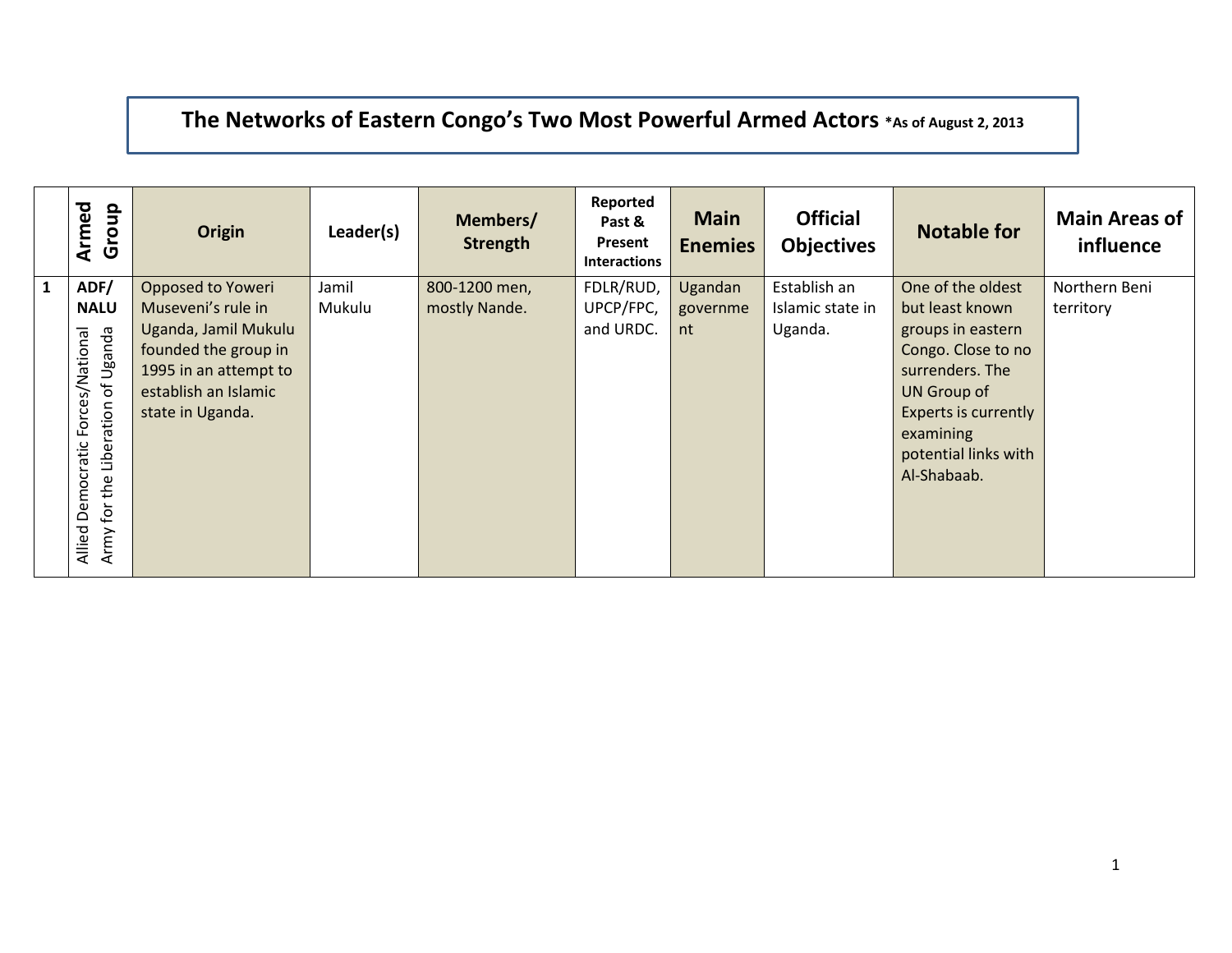| $\mathbf{2}$            | <b>APCLS</b>                                               | Created in 2008           | <b>FARDC</b>  | Approximately          | <b>FARDC</b> | Congolese        | APCLS claims to   | Heavy clashes with         | Western Masisi  |
|-------------------------|------------------------------------------------------------|---------------------------|---------------|------------------------|--------------|------------------|-------------------|----------------------------|-----------------|
|                         |                                                            | following the Goma        | deserter      | 1,500 men, mostly      | elements,    | Tutsi            | protect the       | <b>FARDC</b> units led by  | territory       |
|                         |                                                            | peace agreement to        | "Gen."        | Hunde.                 | FDC,         | refugee          | Hunde             | ex-CNDP officer            |                 |
|                         |                                                            | confront a perceived      | Janvier       | Recruitment            | FDLR/FOCA    | communit         | community         | Mudahunga in               |                 |
|                         |                                                            | threat against the        | <b>Buingo</b> | increased in           | , FODP,      | y at large,      | against alleged   | February and               |                 |
|                         |                                                            | Hunde community at        | Karayiri.     | response to the        | MAC, MPA,    | ex-CNDP          | land grabs by     | March 2013 in              |                 |
|                         |                                                            | the hands of CNDP         |               | <b>Spring 2012 M23</b> | Nyatura,     | now in           | ex-CNDP           | Kitchanga, Masisi,         |                 |
|                         |                                                            | rebels.                   |               | rebellion.             | and RUC.     | FARDC,           | officers.         | North Kivu.                |                 |
|                         |                                                            |                           |               |                        |              | <b>FDC, M23,</b> |                   | However, APCLS             |                 |
|                         |                                                            |                           |               |                        |              | and              |                   | has also acted as          |                 |
|                         | Alliance des Patriotes pour un<br>Congo Libre et Souverain |                           |               |                        |              | Sheka/ND         |                   | proxy for other            |                 |
|                         |                                                            |                           |               |                        |              | C.               |                   | <b>FARDC</b> elements      |                 |
|                         |                                                            |                           |               |                        |              |                  |                   | against M23                |                 |
|                         |                                                            |                           |               |                        |              |                  |                   | advance into               |                 |
|                         |                                                            |                           |               |                        |              |                  |                   | Masisi.                    |                 |
|                         |                                                            |                           |               |                        |              |                  |                   |                            |                 |
|                         |                                                            |                           |               |                        |              |                  |                   | APCLS is reportedly        |                 |
|                         |                                                            |                           |               |                        |              |                  |                   | involved in                |                 |
|                         |                                                            |                           |               |                        |              |                  |                   | tantalum mining            |                 |
|                         |                                                            |                           |               |                        |              |                  |                   | from Kivuye mines          |                 |
|                         |                                                            |                           |               |                        |              |                  |                   | in Masisi.                 |                 |
| $\overline{\mathbf{3}}$ | <b>COGAI</b>                                               | <b>Established in May</b> | "Brig. Gen."  | About 800 men.         | <b>FARDC</b> | <b>FARDC</b>     | Integration into  | <b>COGAI has failed to</b> | Orientale       |
|                         |                                                            | 2012, COGAI is an         | Justin        |                        | elements     | elements         | <b>FARDC</b> at   | gain the support of        | Province, Ituri |
|                         |                                                            | umbrella organization     | Banaloki aka  |                        | and M23.     |                  | current self-     | the majority of the        | <b>District</b> |
|                         |                                                            | to unite Ituri militias.  | Cobra         |                        |              |                  | appointed         | Hema community.            |                 |
|                         |                                                            | The group was             | Matata, Col.  |                        |              |                  | ranks, remain in  |                            |                 |
|                         |                                                            | recently renamed          | Eneko, Col.   |                        |              |                  | Ituri, liberation |                            |                 |
|                         | Armés de l'Ituri                                           | MRPC.                     | Hitler, Col.  |                        |              |                  | + amnesty of      |                            |                 |
|                         |                                                            |                           | Semire, and   |                        |              |                  | FRPI prisoners.   |                            |                 |
|                         | Coalition des Groupes                                      |                           | Col. Kabu.    |                        |              |                  |                   |                            |                 |
|                         |                                                            |                           |               |                        |              |                  |                   |                            |                 |
|                         |                                                            |                           |               |                        |              |                  |                   |                            |                 |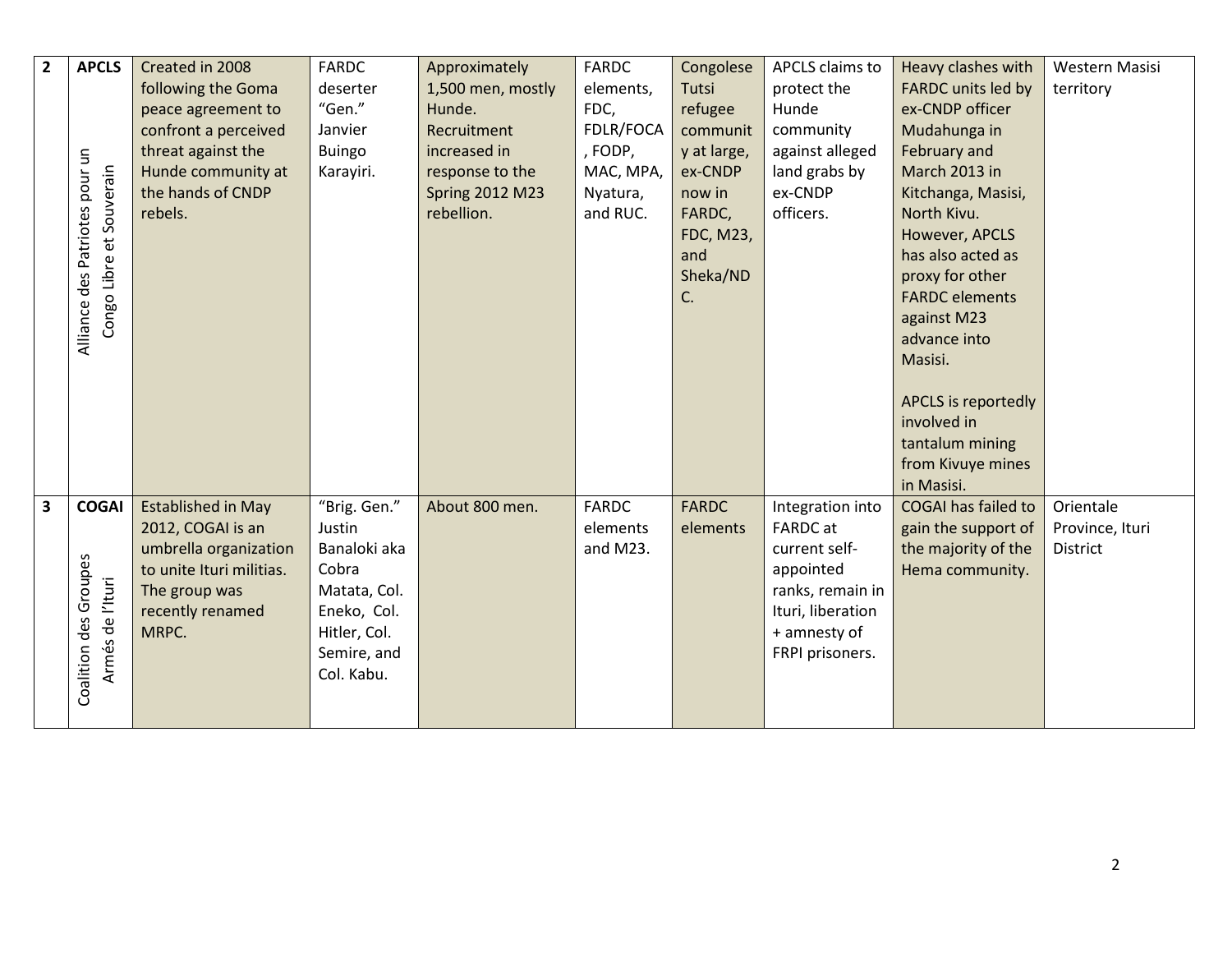| $\overline{\mathbf{4}}$ | <b>FDC</b>                      | From 2010-2012, the       | Luanda       | 150-300 men,        | FARDC        | APCLS,          | No official          | Partnered with the | Southeastern       |
|-------------------------|---------------------------------|---------------------------|--------------|---------------------|--------------|-----------------|----------------------|--------------------|--------------------|
|                         |                                 | Congolese army relied     | Butu, who    | mostly Nyanga,      | elements,    | <b>FARDC</b>    | objectives.          | Congolese army to  | Walikale territory |
|                         |                                 | on local guides and       | was a        | Hunde and a few     | M23, Raïa    | elements,       |                      | confront FDLR      |                    |
|                         |                                 | porters during its        | captain with | Tembo.              | Mutomboki    | FDLR/FOC        |                      | rebels.            |                    |
|                         |                                 | military operations       | the CNDP     |                     | elements,    | A, and          |                      |                    |                    |
|                         |                                 | against FDLR rebels.      | rebel group. |                     | and          | MAC.            |                      |                    |                    |
|                         |                                 | Then military officer     |              |                     | Sheka/NDC.   |                 |                      |                    |                    |
|                         | Forces de Défense Congolaise    | <b>Bosco Ntaganda was</b> |              |                     |              |                 |                      |                    |                    |
|                         |                                 | their main contact        |              |                     |              |                 |                      |                    |                    |
|                         |                                 | person inside the         |              |                     |              |                 |                      |                    |                    |
|                         |                                 | army.                     |              |                     |              |                 |                      |                    |                    |
|                         |                                 |                           |              |                     |              |                 |                      |                    |                    |
|                         |                                 | When Ntaganda             |              |                     |              |                 |                      |                    |                    |
|                         |                                 | mutinied from the         |              |                     |              |                 |                      |                    |                    |
|                         |                                 | army in April 2012, a     |              |                     |              |                 |                      |                    |                    |
|                         |                                 | faction of the guides     |              |                     |              |                 |                      |                    |                    |
|                         |                                 | and porters fell out      |              |                     |              |                 |                      |                    |                    |
|                         |                                 | with him and created      |              |                     |              |                 |                      |                    |                    |
|                         |                                 | the MAC. The FDC is       |              |                     |              |                 |                      |                    |                    |
|                         |                                 | the group that            |              |                     |              |                 |                      |                    |                    |
|                         |                                 | remained loyal to         |              |                     |              |                 |                      |                    |                    |
|                         |                                 | Ntaganda.                 |              |                     |              |                 |                      |                    |                    |
| 5                       | <b>FDIPC</b>                    | Formed in April 2013,     | Spokesman    | About 250           | <b>FARDC</b> | M <sub>23</sub> | <b>Expelling M23</b> | Ambushes against   | Central Rutshuru   |
|                         |                                 | FDIPC is a loosely        | Jackson      | members mainly      | elements     |                 | out of Rutshuru      | M23 convoys since  | territory          |
|                         |                                 | structured self-          | Baharunye    | from Rutshuru and   |              |                 | territory.           | May 2013.          |                    |
|                         |                                 | defense group of Hutu     |              | Kiwanja Hutu youth. |              |                 |                      |                    |                    |
|                         |                                 | youth in Rutshuru.        |              |                     |              |                 |                      |                    |                    |
|                         |                                 |                           |              |                     |              |                 |                      |                    |                    |
|                         |                                 |                           |              |                     |              |                 |                      |                    |                    |
|                         |                                 |                           |              |                     |              |                 |                      |                    |                    |
|                         | du Peuple Congolais             |                           |              |                     |              |                 |                      |                    |                    |
|                         |                                 |                           |              |                     |              |                 |                      |                    |                    |
|                         | Forces des Défense des Intérêts |                           |              |                     |              |                 |                      |                    |                    |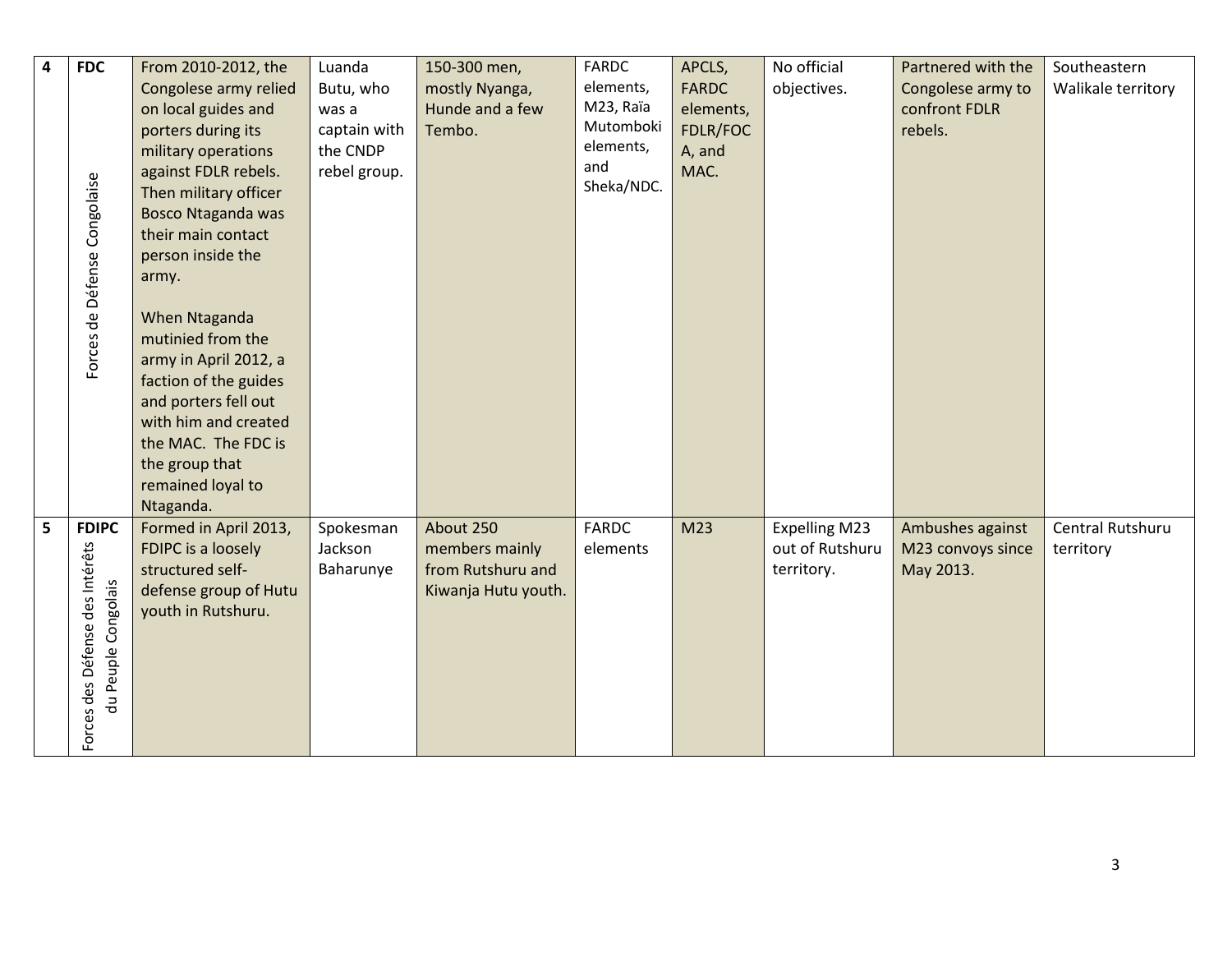| 6                       |                                       | The group split from     | "Col."      | 40-50 men, Hutu.     | Reportedly | <b>FARDC</b> | No official          | Protected and           | Southeastern       |
|-------------------------|---------------------------------------|--------------------------|-------------|----------------------|------------|--------------|----------------------|-------------------------|--------------------|
|                         | FDLR/Mandevu                          | FDLR/FOCA in 2010.       | Mandevu     |                      | integrated | elements     | objectives.          | helped M23's            | Rutshuru territory |
|                         |                                       |                          |             |                      | into M23.  |              |                      | former leader           |                    |
|                         |                                       |                          |             |                      |            |              |                      | <b>Bosco Ntaganda</b>   |                    |
|                         |                                       |                          |             |                      |            |              |                      | cross the Virunga       |                    |
|                         |                                       |                          |             |                      |            |              |                      | <b>National Park in</b> |                    |
|                         |                                       |                          |             |                      |            |              |                      | May 2012.               |                    |
| $\overline{\mathbf{z}}$ | FDLR/                                 | Hutu militia; some of    | Maj. Gen.   | <b>Disagreements</b> | APCLS,     | <b>FARDC</b> | Return to            | <b>Horrendous</b>       | Western Rutshuru   |
|                         | <b>FOCA</b>                           | its leaders participated | Sylvestre   | persist, with        | FARDC      | elements,    | Rwanda and           | human rights            | territory          |
|                         | JU                                    | in the genocide in       | Mudacumur   | estimates ranging    | elements,  | FDC, M23,    | greater political    | violations and          |                    |
|                         |                                       | Rwanda in 1994.          | a, Col.     | from $1,500 - 5,000$ | FDN,       | Raïa         | presentation in      | involvement in          |                    |
|                         |                                       |                          | Omega and   | men. The 2013        | FODP,      | Mutombki     | Rwanda.              | illicit exploitation    |                    |
|                         | Libération                            |                          | Col. Serge. | leaked interim       | M26, MAC,  | , Rwandan    | <b>Disagreements</b> | of natural              |                    |
|                         | Rwanda/Forces Combattantes Abacunguzi |                          |             | report of the UN     | MPA,       | military,    | persist as to        | resources. The          |                    |
|                         |                                       |                          |             | Group of Experts     | Nyatura,   | and          | whether              | 2013 UN Group of        |                    |
|                         | pour la                               |                          |             | speaks of 1,500      | and RUC.   | Sheka/ND     | FDLR/FOCA is         | Experts interim         |                    |
|                         |                                       |                          |             | men.                 |            | C.           | still trying to      | report says "FDLR       |                    |
|                         |                                       |                          |             |                      | Non-       |              | overthrow the        | suffers from            |                    |
|                         |                                       |                          |             |                      | Aggression |              | Rwandan              | internal divisions      |                    |
|                         |                                       |                          |             |                      | Acts with  |              | government.          | and a weak              |                    |
|                         |                                       |                          |             |                      | FDLR/RUD,  |              |                      | hierarchy that          |                    |
|                         |                                       |                          |             |                      | FDLR/SOKI  |              |                      | lacks the capability    |                    |
|                         |                                       |                          |             |                      | and MAC.   |              |                      | to command and          |                    |
|                         | Forces Démocratiques                  |                          |             |                      |            |              |                      | control the             |                    |
|                         |                                       |                          |             |                      |            |              |                      | organization's          |                    |
|                         |                                       |                          |             |                      |            |              |                      | entire operations."     |                    |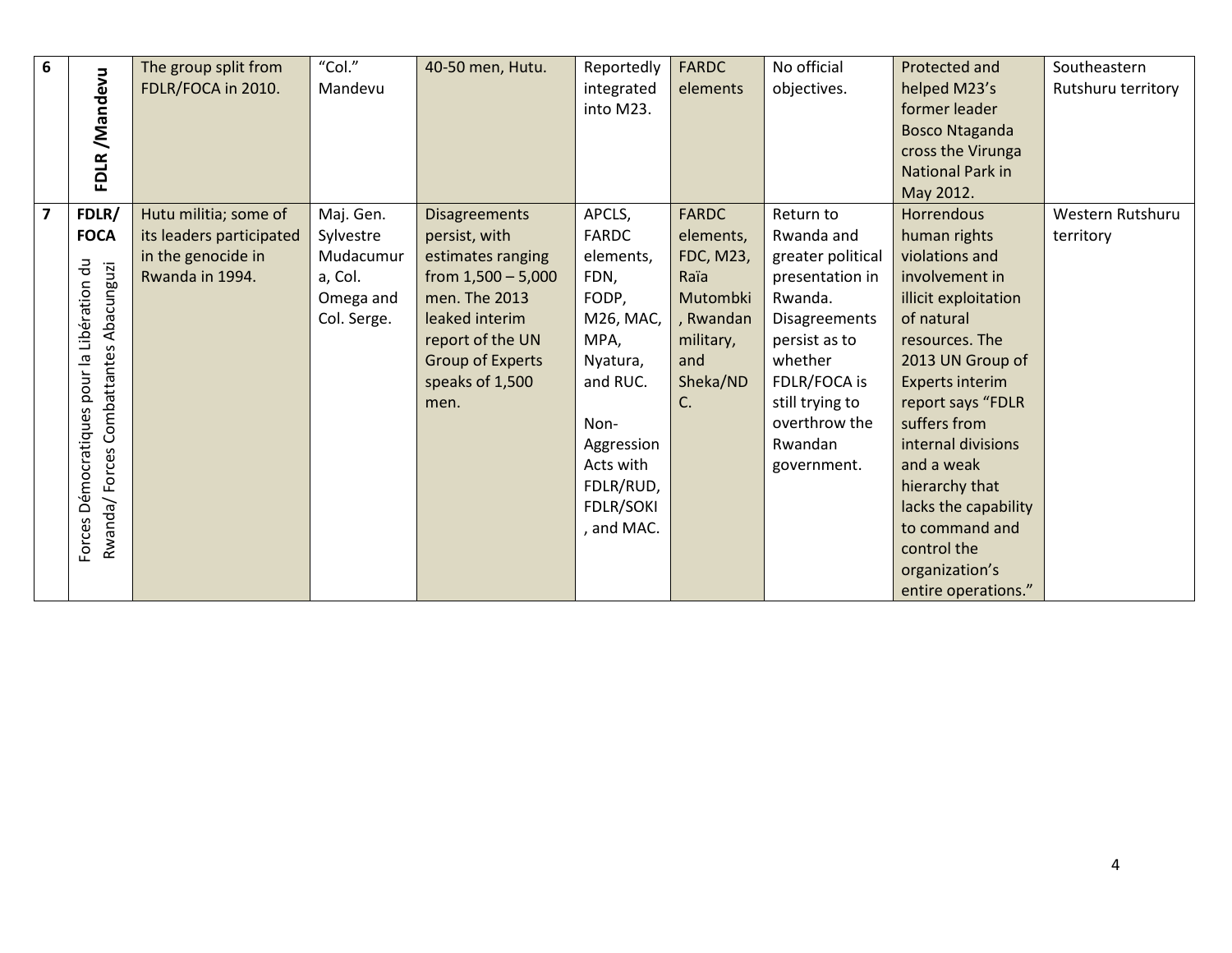| 8            | FDLR/                                       | The group split up                          | <b>Brigadier</b>           | 400-600, mostly            | ADF/NALU          | No specific     | Political space | Notable for                              | South Lubero       |
|--------------|---------------------------------------------|---------------------------------------------|----------------------------|----------------------------|-------------------|-----------------|-----------------|------------------------------------------|--------------------|
|              | <b>RUD</b>                                  | from FDLR/FOCA in                           | Gen. Jean                  | Hutu with a few            |                   | enemy.          | in Rwanda.      | involvement in                           | territory with     |
|              |                                             | 2005 over leadership                        | Damascène                  | Tutsi.                     |                   |                 |                 | minerals, timber                         | extended positions |
|              |                                             | disputes.                                   | Ntibabagije                |                            | Non-              |                 |                 | and coal trade,                          | in north-eastern   |
|              |                                             |                                             | aka Musare                 |                            | aggression        |                 |                 | illegal taxation, and                    | Rutshuru territory |
|              |                                             |                                             |                            |                            | pacts with        |                 |                 | poaching. More                           |                    |
|              |                                             |                                             |                            |                            | FDLR/FOC<br>$A +$ |                 |                 | moderate than<br>FDLR/FOCA.              |                    |
|              |                                             |                                             |                            |                            | <b>FDLR/SOKI</b>  |                 |                 |                                          |                    |
|              |                                             |                                             |                            |                            |                   |                 |                 |                                          |                    |
|              |                                             |                                             |                            |                            | UPCP/FPC.         |                 |                 |                                          |                    |
|              | Forces Démocratiques pour la Libération du  |                                             |                            |                            |                   |                 |                 |                                          |                    |
|              |                                             |                                             |                            |                            | Tolerating        |                 |                 |                                          |                    |
|              |                                             |                                             |                            |                            | M23.              |                 |                 |                                          |                    |
|              |                                             |                                             |                            |                            |                   |                 |                 |                                          |                    |
|              |                                             |                                             |                            |                            |                   |                 |                 |                                          |                    |
|              | Rwanda/Rassemblement Uni pour la Démocratie |                                             |                            |                            |                   |                 |                 |                                          |                    |
| $\mathbf{9}$ |                                             | The group split from                        | Col. Soki                  | 60-100 men, mostly         | Non-              | M <sub>23</sub> | No official     | Notable for                              | Northern Rutshuru  |
|              |                                             | FDLR/FOCA in 2006 to                        | (Killed by                 | Hutu.                      | aggression        |                 | objectives.     | banditry in northern                     | territory          |
|              |                                             | reportedly gain                             | M23 in July                |                            | pact with         |                 |                 | Rutshuru territory.                      |                    |
|              | FDLR/SOKI                                   | greater autonomy.                           | 2013)                      |                            | FDLR/FOC          |                 |                 |                                          |                    |
|              |                                             |                                             |                            |                            | $A +$             |                 |                 |                                          |                    |
|              |                                             |                                             |                            |                            | FDLR/RUD.         |                 |                 |                                          |                    |
| 10           | <b>FDN</b>                                  | Former members of                           | Col. Akilimali             | 160 men, mostly            | FDLR/FOC          | No specific     | No official     | Group is gradually                       | Eastern Walikale   |
|              |                                             | the national army that<br>defected in 2010, | Luendo alias<br>Akilo, and | Nyanga and a few<br>Tembo. | A                 | enemy.          | objectives.     | declining as some<br>leaders have turned | territory          |
|              |                                             | lamenting about                             | Col. Jeremie.              |                            |                   |                 |                 | themselves over to                       |                    |
|              | Nationale                                   | perceived                                   |                            |                            |                   |                 |                 | the army.                                |                    |
|              |                                             | marginalization.                            |                            |                            |                   |                 |                 |                                          |                    |
|              |                                             |                                             |                            |                            |                   |                 |                 |                                          |                    |
|              | Forces de Défense                           |                                             |                            |                            |                   |                 |                 |                                          |                    |
|              |                                             |                                             |                            |                            |                   |                 |                 |                                          |                    |
|              |                                             |                                             |                            |                            |                   |                 |                 |                                          |                    |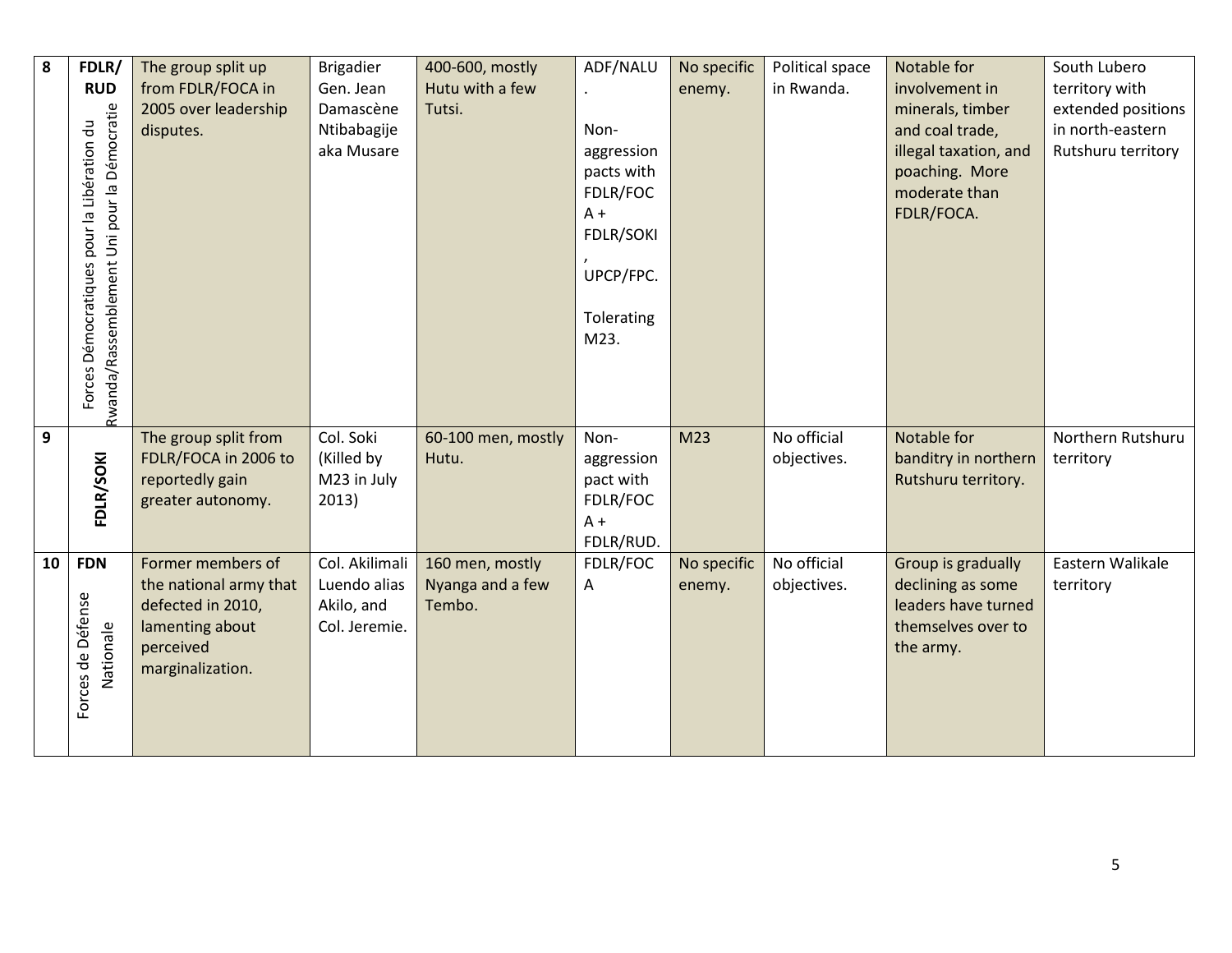| 11 | <b>FODP</b>                                                               | FODP is a faction of                                                                                                      | Col. Freddy                                                                                                                                     | 200 men, typically                                                                                                              | APCLS,                                                               | M23, ex-                 | The group                                                                                 | A frequent proxy of                                                                                                                                    | Eastern Masisi                                 |
|----|---------------------------------------------------------------------------|---------------------------------------------------------------------------------------------------------------------------|-------------------------------------------------------------------------------------------------------------------------------------------------|---------------------------------------------------------------------------------------------------------------------------------|----------------------------------------------------------------------|--------------------------|-------------------------------------------------------------------------------------------|--------------------------------------------------------------------------------------------------------------------------------------------------------|------------------------------------------------|
|    | Forces Organisées pour la<br>Défense du Peuple                            | the Nyatura rebel<br>group created in 2012<br>to counter M23.                                                             | Muchoma.<br>Lushuri<br>under Col.<br>Safari<br>Kainamua.<br>Nyanamo<br>under Maj.<br>Tegamaso<br>Kamanzi.<br>Matovu<br>under Col.<br>Kabulembo. | Hutu.                                                                                                                           | <b>FARDC</b><br>elements,<br>FDLR/FOC<br>A, M26,<br>MAC, and<br>MPA. | <b>CNDP</b>              | claims to<br>protect Hutu<br>interests<br>against ex-<br><b>CNDP</b> officers<br>and M23. | elements of the<br>Congolese army.                                                                                                                     | territory                                      |
| 12 | <b>FPD</b><br>Populaires pour la Démocratie<br>Maï-Maï Shetani aka Forces | Created in 2008 in<br>Rutshuru territory.                                                                                 | Col. Shetani<br>Muhima                                                                                                                          | 80-100 men, mostly<br>Nande from<br>Rutshuru territory.                                                                         | <b>FARDC</b><br>elements                                             | M <sub>23</sub>          | No official<br>objectives.                                                                | Notable for<br>kidnapping and<br>killing Hutu elites in<br>north-eastern<br>Rutshuru territory.                                                        | Nnortheastern<br>Rutshuru territory            |
| 13 | Kahasha Group                                                             | Leader Kahasha<br>defected in early 2012<br>from the army,<br>grieving over<br>perceived favoritism of<br>Tutsi officers. | Ex-FARDC<br>Col. Albert<br>Kahasha aka<br>Foka Mike.                                                                                            | ±350 fighters,<br>mainly recruits from<br>Nande in Beni, Shi<br>from his tribe in<br>South Kivu and a<br>few FARDC<br>elements. | M <sub>23</sub>                                                      | <b>FARDC</b><br>elements | Kahasha<br>reportedly<br>tried to extend<br>M23's clout in<br>South Kivu.                 | Notable for having<br>facilitated defection<br>of ex-CNDP officers<br>to join M23.<br>Kahasha reportedly<br>chairs the Raïa<br>Mukombozi<br>coalition. | Walungu territory<br>in South Kivu<br>Province |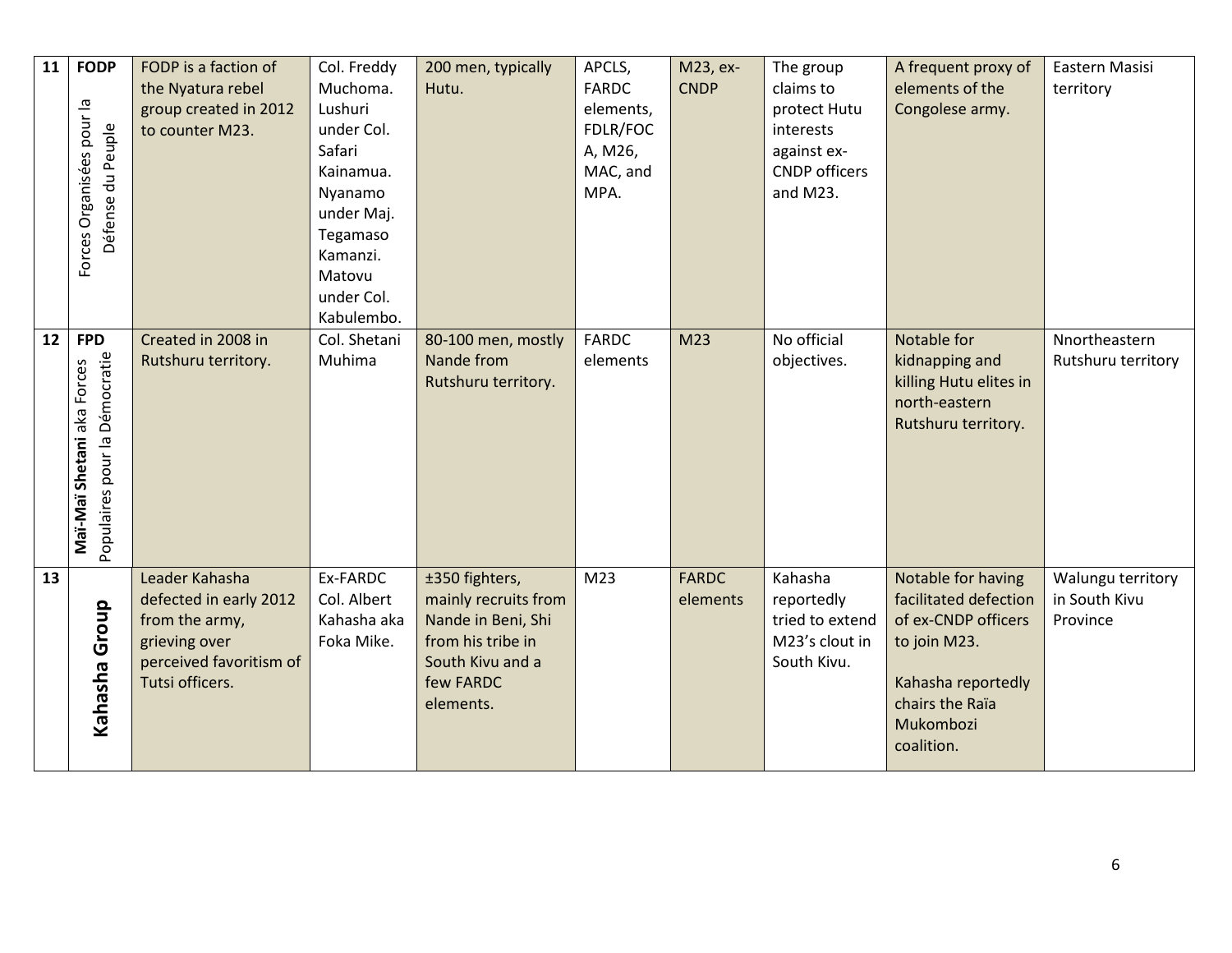| 14 | <b>LDF</b>             | Erasto Ntibaturama,     | Erasto      | Over 50 men, | M <sub>23</sub> | <b>FARDC</b> | No official    | According to the     | Northeastern             |
|----|------------------------|-------------------------|-------------|--------------|-----------------|--------------|----------------|----------------------|--------------------------|
|    |                        | an influential Hutu     | Ntibaturama | mostly Hutu  |                 | elements     | objective.     | 2012 UN Group of     | Masisi territory         |
|    |                        | figure in northern      |             |              |                 |              |                | Experts report,      |                          |
|    |                        | Masisi, established the |             |              |                 |              | Erasto         | Erasto               |                          |
|    |                        | group in 2005 to have   |             |              |                 |              | reportedly     | Ntibaturama, sent    |                          |
|    |                        | a group of personal     |             |              |                 |              | helps ex-CNDP  | his own son to       |                          |
|    | Forces Busumba         | bodyguards.             |             |              |                 |              | combatants     | support M23. The     |                          |
|    |                        |                         |             |              |                 |              | grab land and  | Rwandan army         |                          |
|    | Local Defense          |                         |             |              |                 |              | expand M23's   | allegedly provided   |                          |
|    |                        |                         |             |              |                 |              | influence to   | Ntibaturama a        |                          |
|    |                        |                         |             |              |                 |              | Masisi.        | residence in         |                          |
|    |                        |                         |             |              |                 |              |                | Rwanda in turn       |                          |
|    |                        |                         |             |              |                 |              |                | for his support to   |                          |
|    |                        |                         |             |              |                 |              |                | M23.                 |                          |
| 15 | <b>LRA</b>             | Launched in Northern    | Joseph Kony | $±$ 300 men. | Unknown.        | Uganda's     | Stated goal is | Notorious for        | In DRC: Northern         |
|    |                        | Uganda in 1987 to       |             |              |                 | army.        | to topple the  | widespread huma      | <b>Oriental Province</b> |
|    |                        | advance the rights of   |             |              |                 |              | Ugandan        | n rights violations. |                          |
|    | Lord's Resistance Army | the marginalized        |             |              |                 |              | government.    |                      |                          |
|    |                        | Acholi tribe. The group |             |              |                 |              |                | Invisible            |                          |
|    |                        | entered DRC in 2005.    |             |              |                 |              |                | Children's Kony      |                          |
|    |                        | In 2006, the Ugandan    |             |              |                 |              |                | 2012 campaign.       |                          |
|    |                        | army forced the group   |             |              |                 |              |                |                      |                          |
|    |                        | out of Uganda. It has   |             |              |                 |              |                |                      |                          |
|    |                        | since been operating    |             |              |                 |              |                |                      |                          |
|    |                        | in the Central African  |             |              |                 |              |                |                      |                          |
|    |                        | Republic, South Sudan   |             |              |                 |              |                |                      |                          |
|    |                        | and Northern DRC.       |             |              |                 |              |                |                      |                          |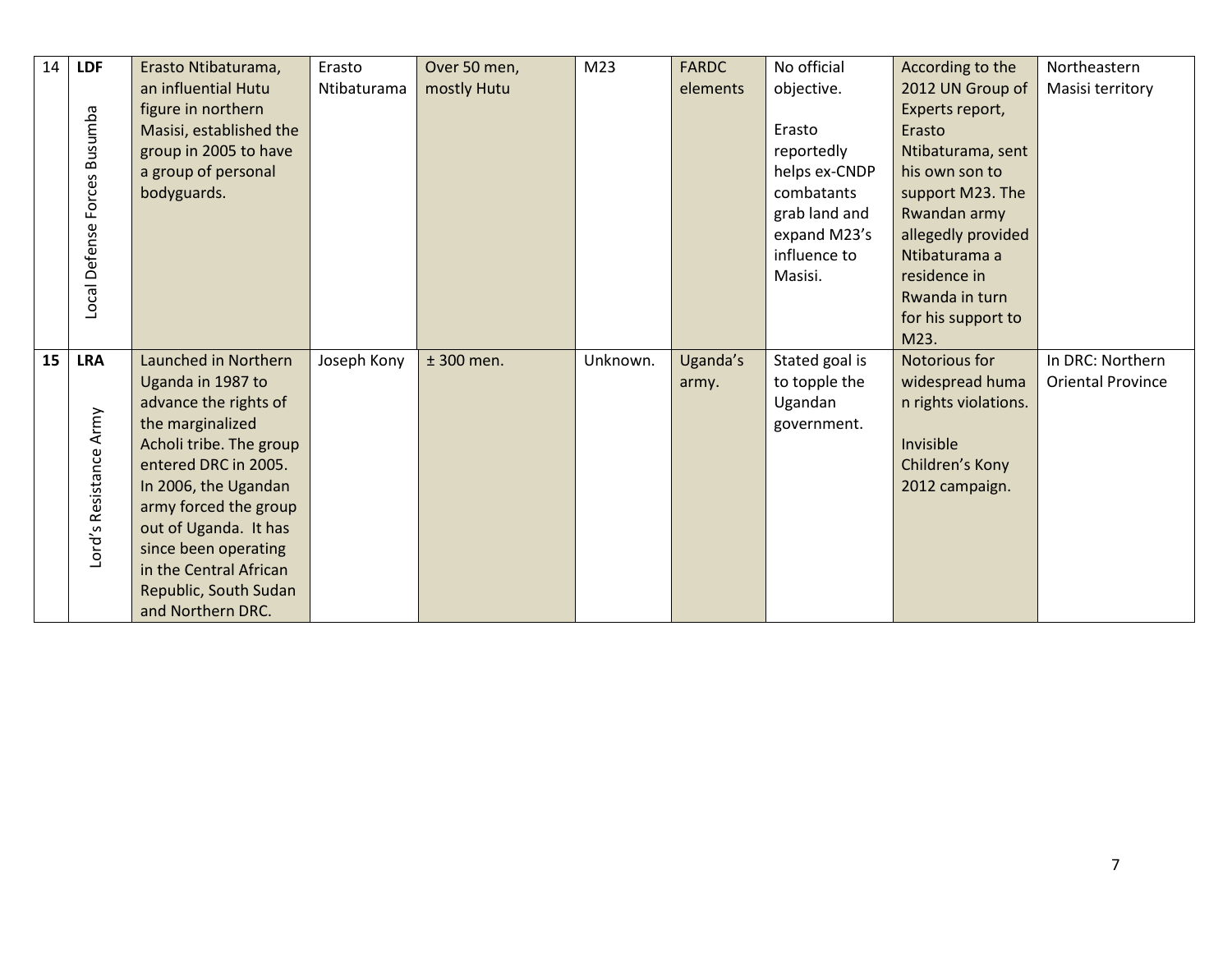| 16<br>M <sub>23</sub><br>2009<br>mars<br>23<br>긍<br>Mouvement | Pursuant to a 2009<br>peace agreement with<br>the Government,<br>CNDP rebels<br>integrated into the<br>army. Three years<br>later, in April 2012,<br>some of the rebels<br>mutinied in the face of<br>Kinshasa's perceived<br>unwillingness to<br>implement the 2009<br>agreement. | "Brid. Gen."<br>Sultani<br>Makenga | Approximately<br>1,500 men mostly<br>Tutsi, Hutu and a<br>few Shi, Rega,<br>Hunde and Nande. | COGAI, FDC,<br>FDLR/<br>Mandevu,<br>FDLR/RUD,<br>FPLC, FRPI,<br>Kahasha<br>Group, LDF<br>Nyatura/<br>Noheri, Raïa<br>Mutomboki<br>elements,<br>Sheka/NDC,<br>Maï-Maï<br>Simba,<br>UPCP/FPC,<br>and URDC. | APCLS,<br><b>FARDC</b><br>elements,<br>FDIPC,<br>FDLR/FOC<br>Α,<br><b>FDLR/SOK</b><br>I, FODP,<br>FPD,<br>MAC,<br>MPA,<br>Nyatura,<br>and RUC. | Officially,<br>M23 wants<br>better<br>governance,<br>security,<br>democratizati<br>on and<br>development<br>of the<br>country.<br>Lately, they<br>publicly<br>demanded<br>amnesty,<br>military as<br>well as<br>political<br>reintegration. | M23 occupied<br>the provincial<br>capital of Goma<br>in November<br>2012. | Southern Rutshuru<br>territory |
|---------------------------------------------------------------|------------------------------------------------------------------------------------------------------------------------------------------------------------------------------------------------------------------------------------------------------------------------------------|------------------------------------|----------------------------------------------------------------------------------------------|----------------------------------------------------------------------------------------------------------------------------------------------------------------------------------------------------------|------------------------------------------------------------------------------------------------------------------------------------------------|---------------------------------------------------------------------------------------------------------------------------------------------------------------------------------------------------------------------------------------------|---------------------------------------------------------------------------|--------------------------------|
|---------------------------------------------------------------|------------------------------------------------------------------------------------------------------------------------------------------------------------------------------------------------------------------------------------------------------------------------------------|------------------------------------|----------------------------------------------------------------------------------------------|----------------------------------------------------------------------------------------------------------------------------------------------------------------------------------------------------------|------------------------------------------------------------------------------------------------------------------------------------------------|---------------------------------------------------------------------------------------------------------------------------------------------------------------------------------------------------------------------------------------------|---------------------------------------------------------------------------|--------------------------------|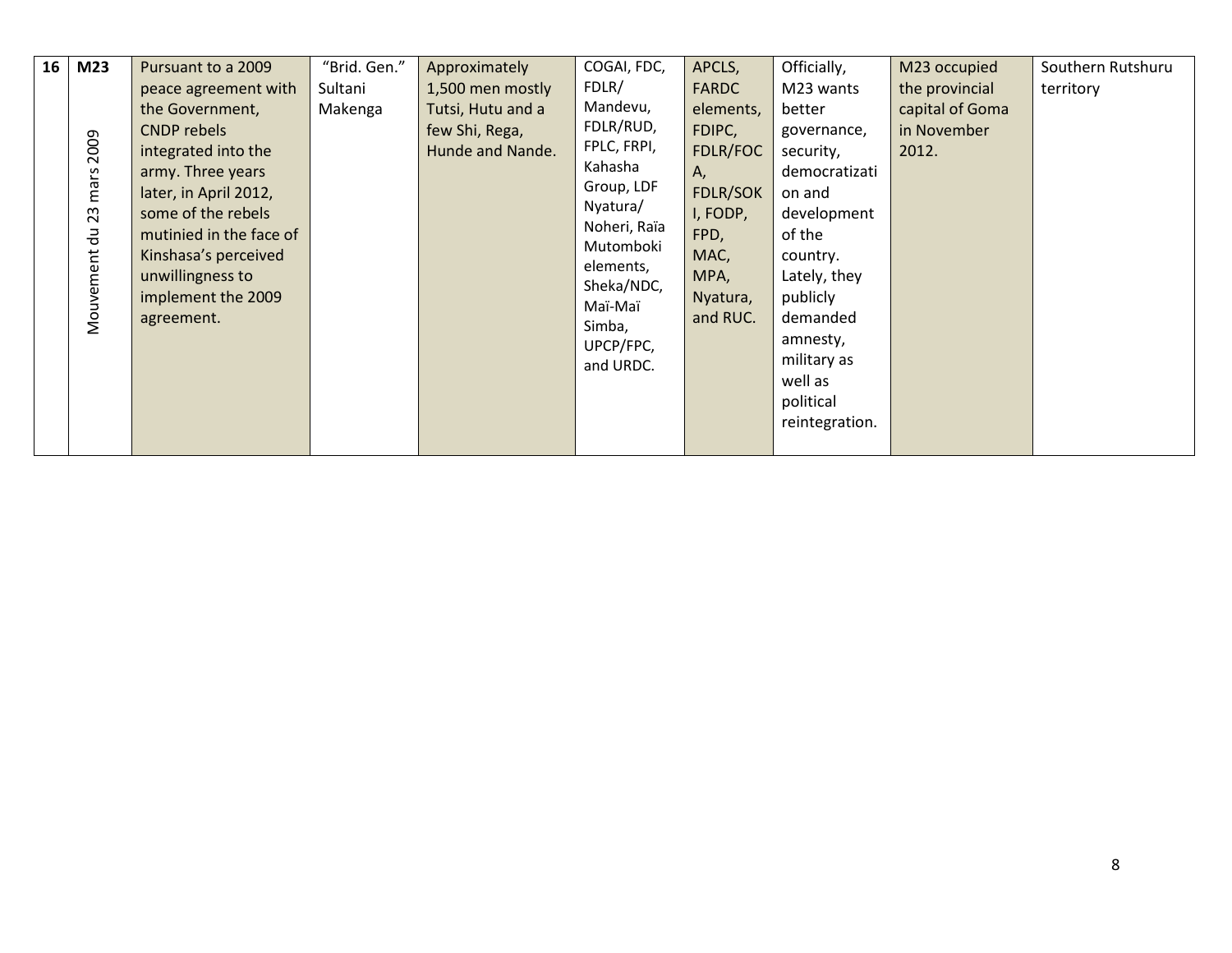| 17 | <b>MAC</b>                            | From 2010-2012, the       | Lt. Col.     | 80-300 men, mostly      | APCLS,       | <b>FARDC</b> | Countering   | In 2012, MAC     | Northwestern           |
|----|---------------------------------------|---------------------------|--------------|-------------------------|--------------|--------------|--------------|------------------|------------------------|
|    |                                       | Congolese army relied     | Bwira, a     | Hunde and Nyanga.       | <b>FARDC</b> | elements,    | the advance  | started to       | Masisi territory       |
|    |                                       | on local guides and       | former       |                         | elements,    | FDC, and     | of M23 into  | collaborate with |                        |
|    |                                       | porters during its        | <b>FARDC</b> |                         | FDLR/FOCA,   | M23.         | Masisi       | its former enemy |                        |
|    |                                       | military operations       | commander    |                         | FODP, MPA,   |              | territory.   | FDLR/FOCA.       |                        |
|    |                                       | against FDLR rebels.      | from the     |                         | Nyatura, and |              |              |                  |                        |
|    |                                       | Then military officer     | Hunde        |                         | RUC.         |              |              |                  |                        |
|    | Mouvement d'Action pour le Changement | <b>Bosco Ntaganda was</b> | community.   |                         |              |              |              |                  |                        |
|    |                                       | their main contact        |              |                         |              |              |              |                  |                        |
|    |                                       | person inside the         |              |                         |              |              |              |                  |                        |
|    |                                       | army.                     |              |                         |              |              |              |                  |                        |
|    |                                       |                           |              |                         |              |              |              |                  |                        |
|    |                                       | When Ntaganda             |              |                         |              |              |              |                  |                        |
|    |                                       | mutinied from the         |              |                         |              |              |              |                  |                        |
|    |                                       | army in April 2012, a     |              |                         |              |              |              |                  |                        |
|    |                                       | faction of the guides     |              |                         |              |              |              |                  |                        |
|    |                                       | and porters fell out      |              |                         |              |              |              |                  |                        |
|    |                                       | with him and created      |              |                         |              |              |              |                  |                        |
|    |                                       | the MAC. The faction      |              |                         |              |              |              |                  |                        |
|    |                                       | that remained loyal to    |              |                         |              |              |              |                  |                        |
|    |                                       | Ntaganda is known as      |              |                         |              |              |              |                  |                        |
|    |                                       | FDC.                      |              |                         |              |              |              |                  |                        |
| 18 |                                       | In 2012, a faction led    | "Col." Jean- | 100-150 men,            | <b>FARDC</b> | <b>No</b>    | No official  | In summer 2012,  | Bafwasende             |
|    |                                       | by Paul Sadala broke      | Luc Yabili   | mostly Nande,           | elements     | specific     | objective.   | Maï-Maï Luc      | territory in Orientale |
|    |                                       | away from the Maï-        |              | including many          |              | enemies.     | Group is     | elements         | Province.              |
|    |                                       | Maï Lumumba rebel         |              | <b>FARDC</b> deserters. |              |              | notable for  | arrested leader  |                        |
|    |                                       | group in Orientale        |              |                         |              |              | controlling  | Paul Sadala      |                        |
|    | Maï-Maï Luc                           | Province and created      |              |                         |              |              | mining sites | threatening to   |                        |
|    |                                       | Maï-Maï Luc. Reasons      |              |                         |              |              | including    | turn him over to |                        |
|    |                                       | provided include the      |              |                         |              |              | Angumu and   | the army if they |                        |
|    |                                       | faction's disapproval     |              |                         |              |              | Elonga.      | are not paid a   |                        |
|    |                                       | of Lumumba's human        |              |                         |              |              |              | ransom           |                        |
|    |                                       |                           |              |                         |              |              |              |                  |                        |
|    |                                       | rights record.            |              |                         |              |              |              | of \$10,000.     |                        |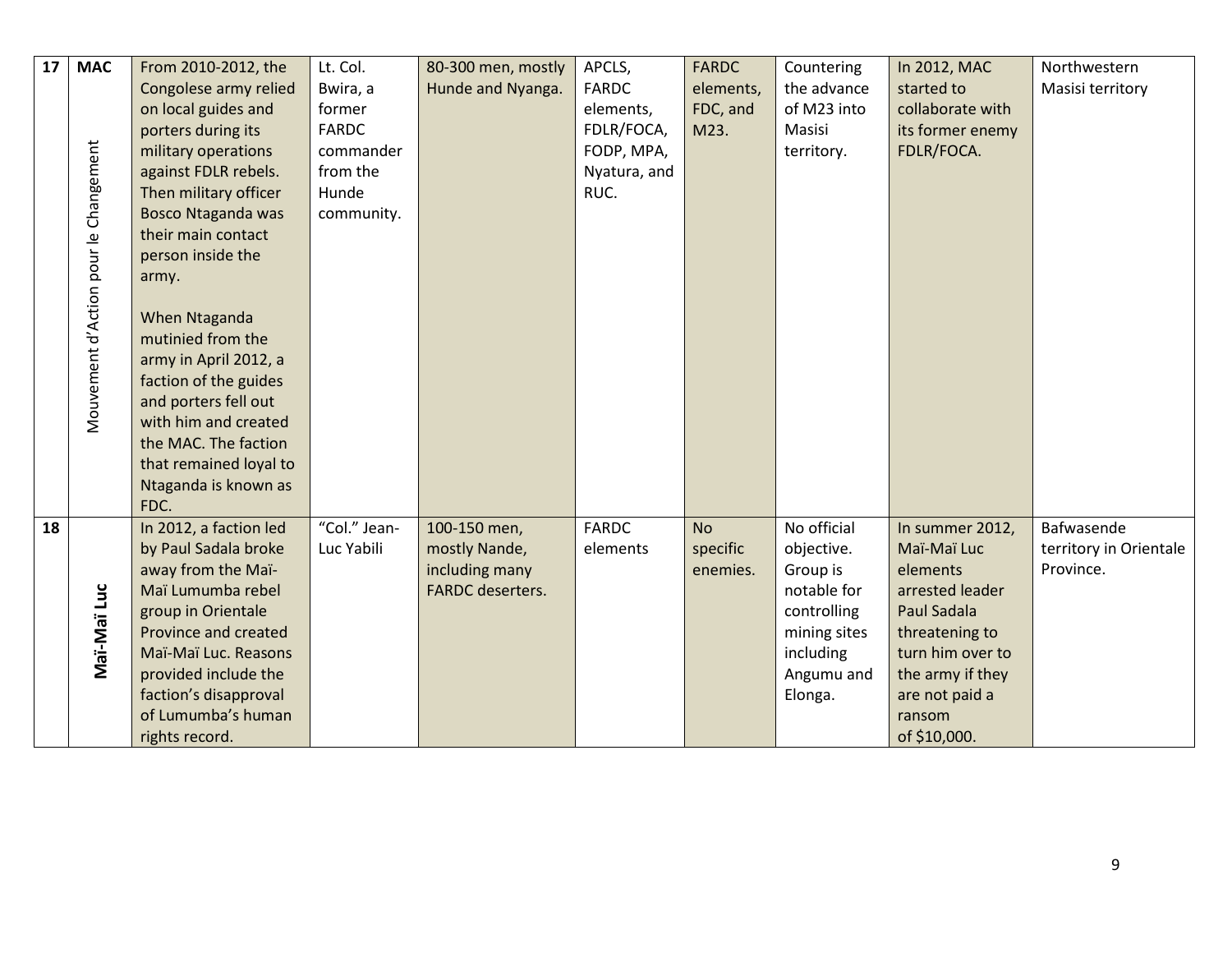| 19 |                                         | A native of the Bombo                        | Paul Sadala             | ± 250 men--Nande,  | <b>FARDC</b>             | <b>FARDC</b> | No official                         | The 2013 UN             | Mambasa +            |
|----|-----------------------------------------|----------------------------------------------|-------------------------|--------------------|--------------------------|--------------|-------------------------------------|-------------------------|----------------------|
|    |                                         | community, Sadala has                        | aka Morgan              | Ndaka, Bakumu,     | elements &               | elements     | objectives.                         | <b>Group of Experts</b> | Bafwasende districts |
|    |                                         | been poaching                                |                         | Bapiri, and FARDC  | deserters,               |              |                                     | interim report          | in Orientale         |
|    |                                         | elephants since at                           |                         | deserters.         | Maï-Maï                  |              |                                     | argues that in          | Province.            |
|    |                                         | least 2005.                                  |                         |                    | Simba, and               |              |                                     | 2012 Sadala "has        |                      |
|    |                                         |                                              |                         |                    | URDC.                    |              |                                     | increasingly            |                      |
|    |                                         |                                              |                         |                    |                          |              |                                     | sustained his           |                      |
|    | Maï-Maï Morgan                          |                                              |                         |                    |                          |              |                                     | group by stealing       |                      |
|    |                                         |                                              |                         |                    |                          |              |                                     | and selling gold,       |                      |
|    |                                         |                                              |                         |                    |                          |              |                                     | as well as by           |                      |
|    |                                         |                                              |                         |                    |                          |              |                                     | pillaging the           |                      |
|    |                                         |                                              |                         |                    |                          |              |                                     | property of local       |                      |
|    |                                         |                                              |                         |                    |                          |              |                                     | populations."           |                      |
| 20 |                                         | Maï-Maï Simba also                           | "Gen."                  | Approximately 150- | <b>FARDC</b>             | <b>No</b>    | Remodeling                          | Notable for its         | Orientale province   |
|    |                                         | known as                                     | Mando                   | 200 men, mostly    | elements,                | specific     | Congo                               | history and             | and Maniema          |
|    |                                         | "Armée Populaire de                          | Mazero and              | Rega, Tetela,      | Maï-Maï                  | enemies.     | according to                        | mining activities.      | provinces:           |
|    |                                         | Libération Nationale                         | "Gen."                  | Mbuba and Kumu     | Morgan,                  |              | Patrice                             |                         | Maiko Park.          |
|    | Maï-Maï Simba                           | Congolaise-                                  | Lucien                  | communities and    | Raïa                     |              | Lubumba's                           |                         | Kasese, and Epulu.   |
|    |                                         | Lumumba," or                                 | Simba.                  | ex-Mulelists.      | Mutomboki,               |              | political                           |                         |                      |
|    |                                         | APLNC/Lumumba, is                            | Political               |                    | and                      |              | views of                            |                         | North Kivu province, |
|    |                                         | the oldest Congolese                         | leader                  |                    | Sheka/NDC                |              | unification.                        |                         | Walikale territory:  |
|    |                                         | armed group, with its                        | Ubandako                |                    | elements.                |              |                                     |                         | Osokari-Ndjingala.   |
|    |                                         | origins dating back to                       | Petro                   |                    |                          |              |                                     |                         |                      |
|    |                                         | the Mulele                                   | William.                |                    |                          |              |                                     |                         |                      |
|    |                                         | secessionist                                 |                         |                    |                          |              |                                     |                         |                      |
|    |                                         | movement from 1964.                          |                         |                    |                          |              |                                     |                         |                      |
|    |                                         |                                              |                         |                    |                          |              |                                     |                         |                      |
| 21 | <b>MPA</b>                              | Defected from the                            | Col.                    | 500 men, typically | APCLS,<br><b>FARDC</b>   | M23, ex-     | The group                           | A frequent proxy        | Northern Rutshuru    |
|    |                                         | Congolese army in                            | Ndagijimana<br>Basabose | Hutu.              |                          | <b>CNDP</b>  | claims to                           | of elements of          | territory            |
|    | d'Autodéfense<br>Mouvement<br>Populaire | 2011 over perceived                          |                         |                    | elements,                |              | protect Hutu                        | the Congolese           |                      |
|    |                                         | marginalization by ex-<br>CNDP officers, the |                         |                    | FDLR/FOCA,<br>FODP, M26, |              | interests                           | army.                   |                      |
|    |                                         | group means to                               |                         |                    | <b>MAC</b>               |              | against ex-<br><b>CNDP</b> officers |                         |                      |
|    |                                         | protect the Hutu                             |                         |                    |                          |              | and M23.                            |                         |                      |
|    |                                         |                                              |                         |                    | Nyatura,,                |              |                                     |                         |                      |
|    |                                         | community.                                   |                         |                    | and RUC.                 |              |                                     |                         |                      |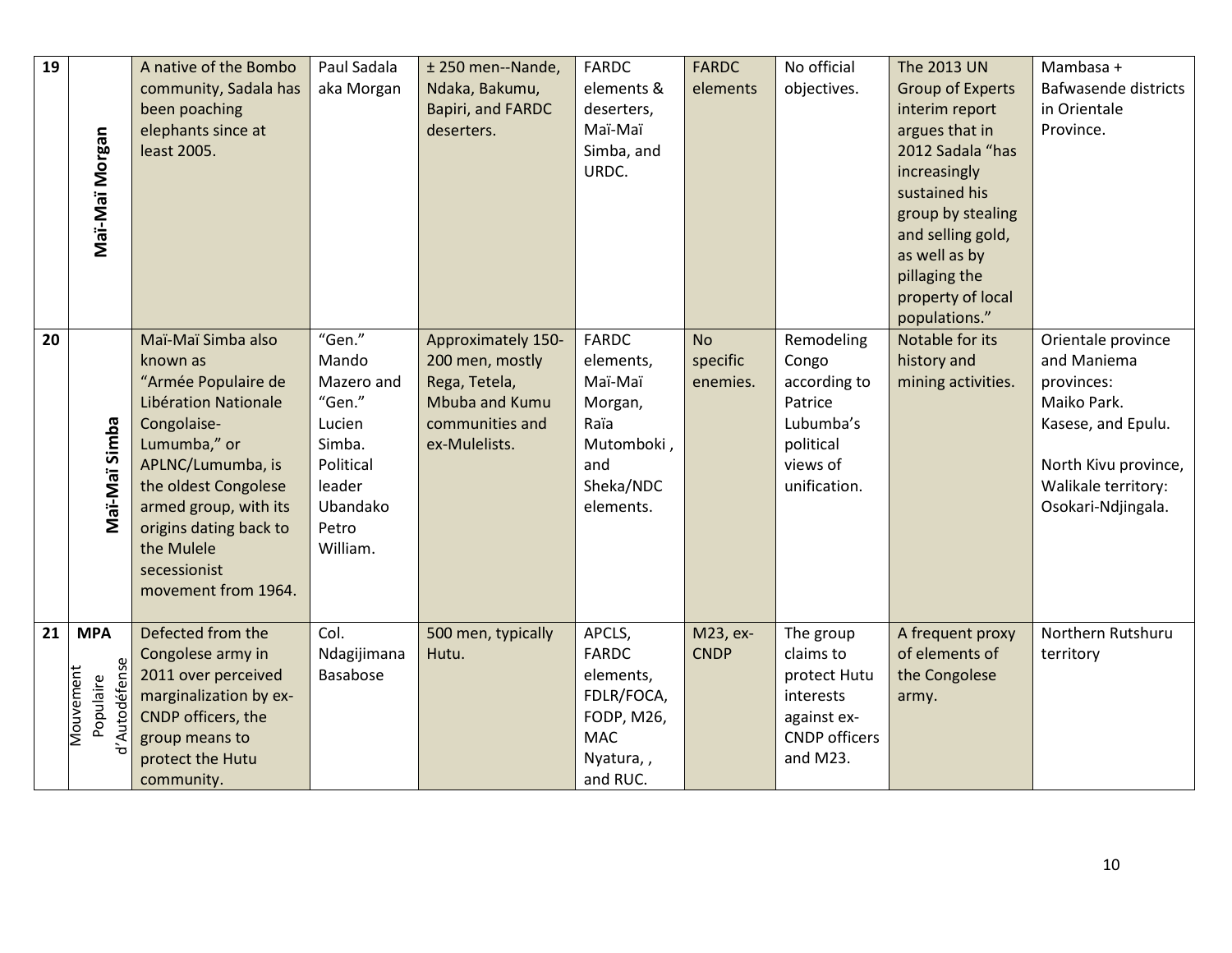| 22 | NDC,<br>Nduma Defense of Congo<br>Maï-Maï Sheka aka | Long-time minerals<br>business man Sheka<br>formed the group in<br>2009.                                                                                                                                                                                                                         | Ntabo<br>Ntaberi<br>Sheka                                                                                                        | 150-180 men--<br>army deserters<br>and young people,<br>mostly Nyanga.                     | FDC, M23,<br>Maï-Maï<br>Simba, Raïa<br>Mutomboki<br>elements. | APCLS,<br><b>FARDC</b><br>elements<br>and allies,<br>and<br>FDLR/FOC<br>Α. | Protecting<br>their<br>communities<br>against<br>FDLR/FOCA<br>rebels.        | Alleged mass rape<br>of an estimated 387<br>women and girls in<br>Walikale, North Kivu<br>in 2010.<br>The alleged killing of<br>Army Col. Chuma<br>Balumisa and Col.<br>Kamatimba Pilipili in<br>Spring 2012. | Eastern Walikale<br>territory             |
|----|-----------------------------------------------------|--------------------------------------------------------------------------------------------------------------------------------------------------------------------------------------------------------------------------------------------------------------------------------------------------|----------------------------------------------------------------------------------------------------------------------------------|--------------------------------------------------------------------------------------------|---------------------------------------------------------------|----------------------------------------------------------------------------|------------------------------------------------------------------------------|---------------------------------------------------------------------------------------------------------------------------------------------------------------------------------------------------------------|-------------------------------------------|
| 23 |                                                     | Combatants of the<br>PARECO rebel group                                                                                                                                                                                                                                                          | Bigembe,<br>Col. Kapopi,                                                                                                         | 550-700 men,<br>mostly Hutu.                                                               | APCLS,<br><b>FARDC</b>                                        | Ex-CNDP,<br>M23, and                                                       | The group<br>claims to                                                       | Notorious for illicit<br>mining.<br>Commander of the<br>Congolese army,                                                                                                                                       | North Kivu province,<br>Masisi territory. |
|    | Nyatura                                             | integrated in 2009 into<br>the national army. In<br>2010 and 2011, they<br>deserted from the<br>army in the face of<br>perceived<br>marginalization by<br>another rebel group<br>that integrated into<br>the army, namely the<br>CNDP. Upon desertion<br>from the army, they<br>created Nyatura. | Col. Dusabe<br>aka Delta,<br>Col. Magara,<br>Col.<br>Kasongo, Lt.<br>Col. Ndume<br>Lt. Col.<br>Yusto, and<br>Col. Jean<br>Marie. | Nyatura has many<br>factions, including<br>Nyatura Kipema,<br>Nyatura Ngwiti,<br>M26, etc. | elements,<br>FDLR/FOCA,<br>M26, MAC,<br>and MPA.              | Raïa<br>Mutombo<br>ki factions.                                            | protect Hutu<br>interests<br>against ex-<br><b>CNDP</b> officers<br>and M23. | Gen. Gabriel<br>Amisi, reportedly<br>supported<br>Nyatura in fighting<br>the Raïa<br>Mutomboki rebel<br>group in Masisi in<br>Fall 2012. Amisi is<br>currently<br>suspended from<br>the army.                 | South Kivu province,<br>Kalehe territory. |
| 24 | Nyatura/ Noheri                                     | Splintered from<br><b>Nyatura in late Spring</b><br>2013.                                                                                                                                                                                                                                        | "Col."<br>Noheri                                                                                                                 | About 150, mostly<br>Hutu.                                                                 | M <sub>23</sub>                                               | <b>FARDC</b><br>elements                                                   | No official<br>objective.                                                    | Clashes between<br>Nyatura Noheri &<br>rival groups in<br>May 2013 resulted<br>in looting, and<br>human rights<br>violations.                                                                                 | Northern Masisi<br>territory.             |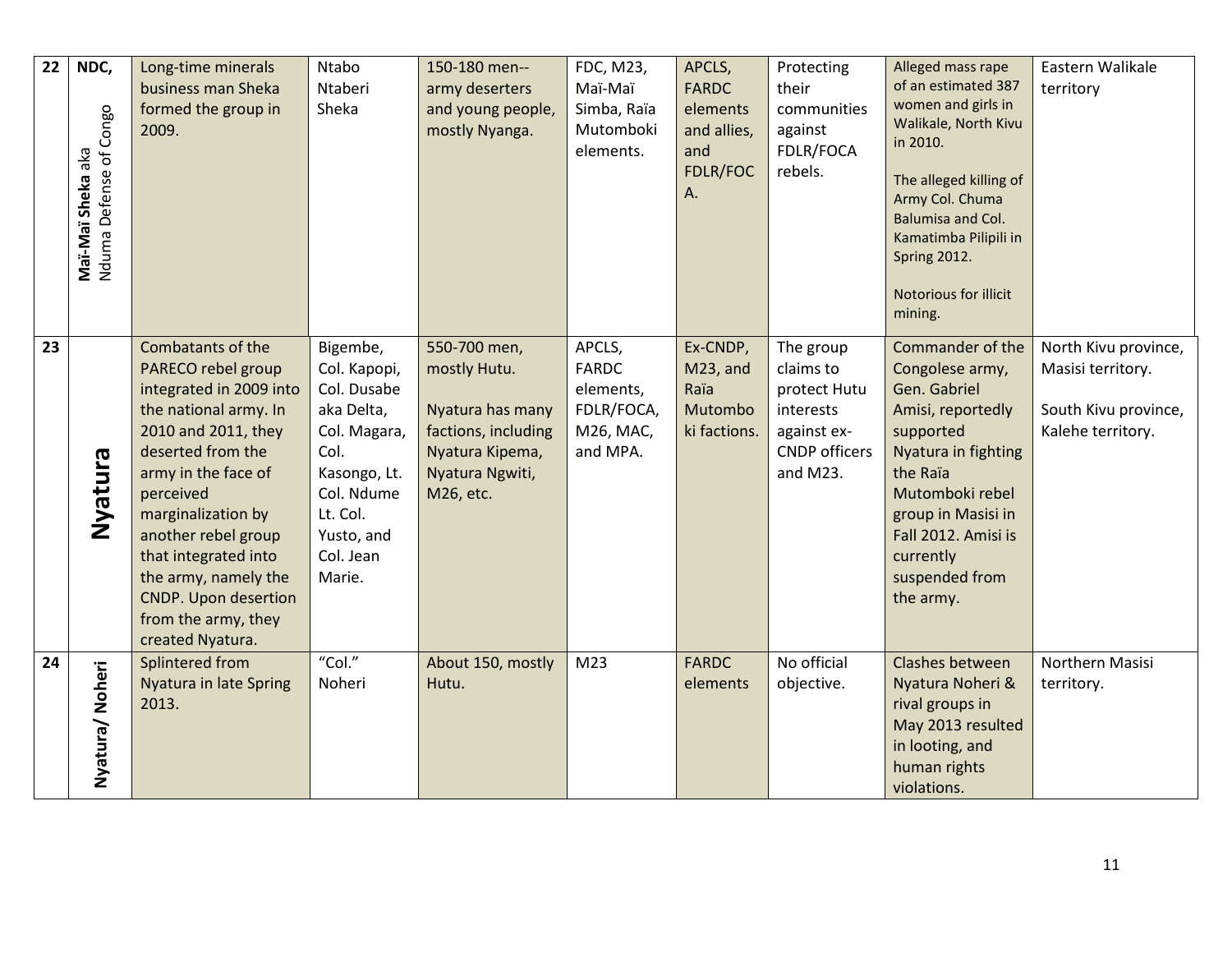| 25 |                      | Pastor Jean Musumbu     | Southern      | In North Kivu,    | Some         | Congoles     | Expel the FDLR  | Known for its       | North & South Kivu |
|----|----------------------|-------------------------|---------------|-------------------|--------------|--------------|-----------------|---------------------|--------------------|
|    | Mutomboki            | and Congolese army      | Shabunda:     | members are       | factions     | e Hutu,      | and protect own | belief in magical   | and Maniema        |
|    |                      | defector Devos          | Jean          | mainly from       | respectively | <b>FARDC</b> | communities.    | powers.             | provinces          |
|    |                      | established the group   | Musumbu.      | Tembo, Rega,      | had and/or   | elements,    |                 | Emphasis on         |                    |
|    |                      | in 2005 in              |               | Kano and Nyanga.  | have         | FDLR/FOC     |                 | protection of the   |                    |
|    |                      | Shabunda/South Kivu     | Northern      |                   | interactions | A, and       |                 | members'            |                    |
|    |                      | in response to          | Shabunda,     | In South Kivu,    | with FDC,    | Nyatura.     |                 | communities.        |                    |
|    |                      | massacres by the        | Bunyakiri     | members are       | M23, Maï-    |              |                 | The UN accused      |                    |
|    |                      | FDLR/FOCA and the       | and           | mainly from Rega. | Maï Simba,   |              |                 | one faction of      |                    |
|    | <b>Bie.</b>          | failure of the national | Southern      |                   | and NDC.     |              |                 | having              |                    |
|    | $\tilde{\mathbf{z}}$ | authorities to protect  | Walikale:     |                   |              |              |                 | committed           |                    |
|    |                      | their communities.      | Juriste       |                   |              |              |                 | "viciously          |                    |
|    |                      | The group largely       | Kikuni.       |                   |              |              |                 | incomprehensibl     |                    |
|    |                      | disappeared between     |               |                   |              |              |                 | e" massacres        |                    |
|    |                      | 2007 and 2011 but re-   | Northeaster   |                   |              |              |                 | against             |                    |
|    |                      | emerged in the face     | n Shabunda:   |                   |              |              |                 | Rwandaphones in     |                    |
|    |                      | of the M23 crisis in    | "Gen."        |                   |              |              |                 | Fall 2009. Enjoys   |                    |
|    |                      | 2012.                   | Sisawa        |                   |              |              |                 | large public        |                    |
|    |                      |                         | Kindo, Daniel |                   |              |              |                 | support in certain  |                    |
|    |                      |                         | Meshe, et al. |                   |              |              |                 | areas. Loose        |                    |
|    |                      |                         |               |                   |              |              |                 | organizational      |                    |
|    |                      |                         | Southeaster   |                   |              |              |                 | structures and      |                    |
|    |                      |                         | n Walikale    |                   |              |              |                 | hierarchy.          |                    |
|    |                      |                         | and           |                   |              |              |                 |                     |                    |
|    |                      |                         | Southern      |                   |              |              |                 | Jean Musumbu        |                    |
|    |                      |                         | Masisi:       |                   |              |              |                 | reportedly          |                    |
|    |                      |                         | "Col."        |                   |              |              |                 | agreed in late      |                    |
|    |                      |                         | Deplhin       |                   |              |              |                 | <b>July 2013 to</b> |                    |
|    |                      |                         | Mbaenda.      |                   |              |              |                 | integrate into the  |                    |
|    |                      |                         |               |                   |              |              |                 | army.               |                    |
|    |                      |                         | (as of April  |                   |              |              |                 |                     |                    |
|    |                      |                         | 2013)         |                   |              |              |                 |                     |                    |